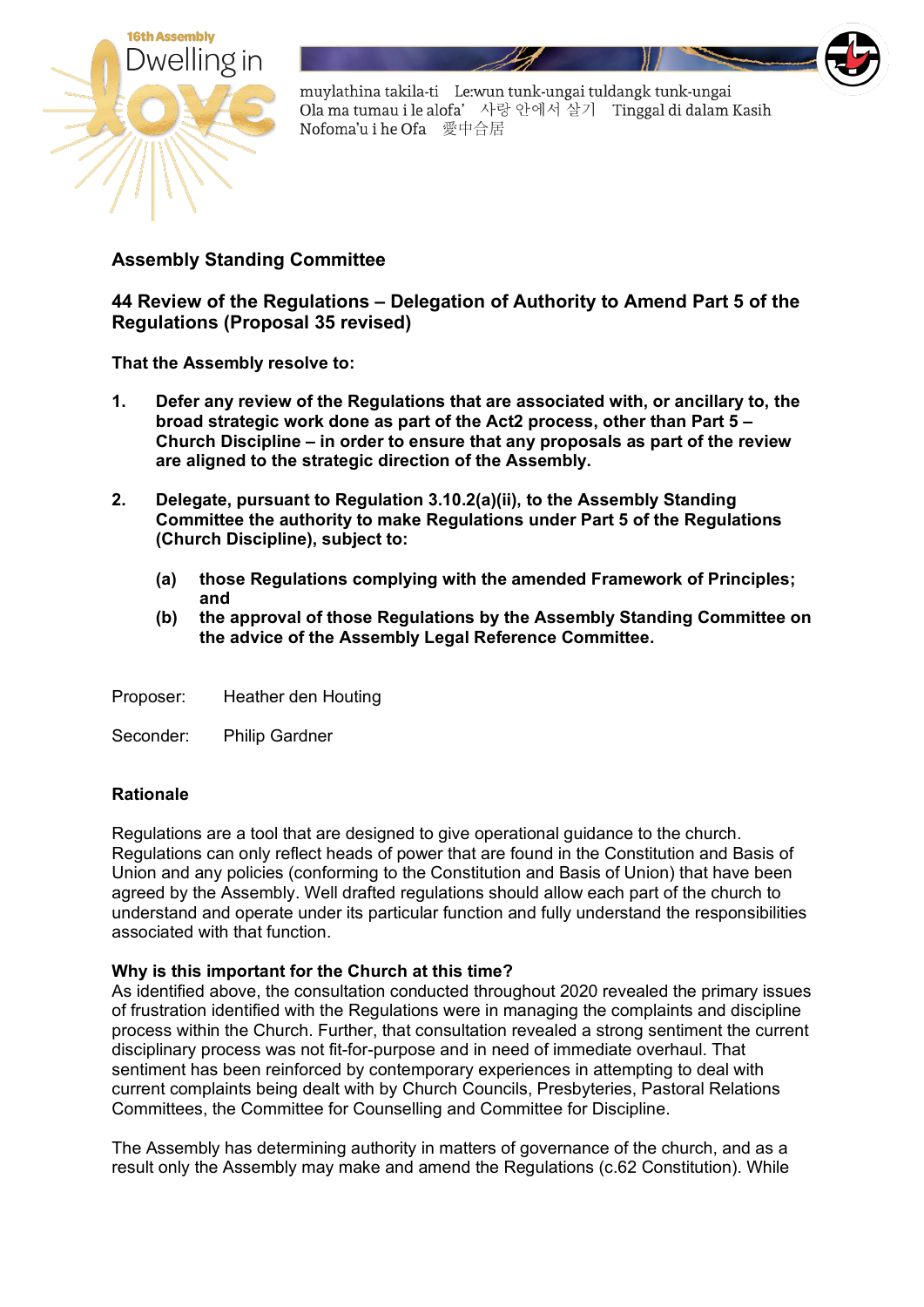

the Assembly Standing Committee is empowered to act on behalf of the Assembly between meetings in respect of any of the responsibilities of the Assembly, the power to amend Regulations is limited by Regulation 3.10.2. This outlines the process for amending regulations. As a result the Assembly Standing Committee can only act to amend the regulations where the Assembly in session has resolved to delegate that power to it.

In order to address the need to immediately review the Regulations relating to complaints and discipline, it is recommended the Assembly make the proposed resolutions set out above, noting the Task Group has recommended some minor amendments to the Framework of Principles (marked-up below) as approved by the Assembly Standing Committee, as a result of feedback received to date.

# Framework of Principles (amended)

## 1. Overarching Principles

The Regulations are to:

- (i) enshrine the principles, ideals and ethos of the Basis of Union and the Constitution, ensuring consistency with those founding documents;
- (ii) ensure consistent and comprehensive guidance in the exercise of the roles, powers and responsibilities across the different councils of the church;
- (iii) recognise and manage the interconnectedness of the different councils of the church in relation to those roles, powers and responsibilities;
- (iv) offer clarity and reflect contemporary expectations in relation to discipline, misconduct and appeal processes.
- (v) complement and dovetail with contemporary HR, WHS, industrial, privacy, safe ministry, and whistle-blower policies and procedures.
- 2. General Principles
- 2.1 Only members, adherents and Minsters are eligible to make a complaint.
- 2.2 The process of how to make a complaint, including the form of the complaint, to be determined by the Synod.
- 2.3 The entity tasked with dealing with a complaint is empowered to engage an independent investigator when considered appropriate, though that entity remains responsible for determining the matter.
- 2.4 The continuation of the disciplinary process where the Respondent has resigned is to be at the discretion of the decision maker.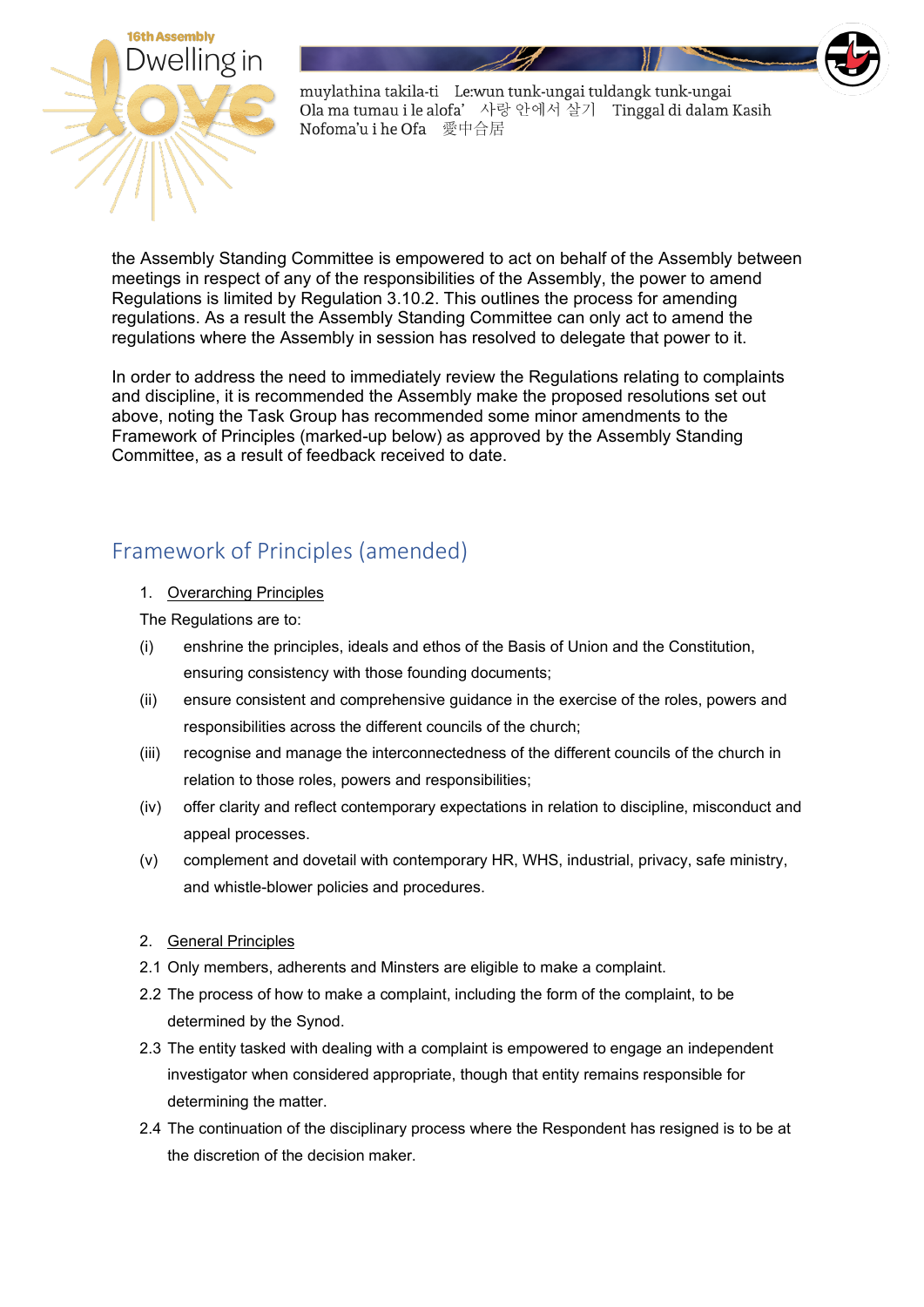

#### 3. Complaints against Members

- 3.1 Complaints against members of the Church are:
	- (a) primarily to be dealt with by the relevant Church Council, excluding complaints of sexual misconduct (the province of Presbytery – cl.10(c) of the Constitution) which are to be dealt with in accordance with Assembly's *Member or Adherent – Sexual Abuse and Sexual Misconduct Complaints Policy*.
	- (b) Presbytery to have general oversight of Church Council's dealing with complaints and the power to deal with complaints not adequately dealt with by a Church Council or as referred by Church Council.
	- (c) to be dealt with by visitation, pastoral counselling and/or guidance with a view to restoration of the effected relationships.
	- (d) to be dealt with in such manner as to avoid actual, potential or perceived conflicts of interest.
	- (e) Council to have the power to suspend or terminate membership and remove Councillor from Council.
- 3.2 Members to have right of appeal to Presbytery only where membership terminated. Appeal on the papers documents and Presbytery's decision is final.

#### 4. Complaints against Ministers

- 4.1 Complaints against Ministers:
- (a) are primarily to be dealt with by the relevant Presbytery Chairperson or PRC, excluding:
	- (i) complaints of sexual misconduct; or
	- (ii) complaints alleging willful or grave conduct unworthy of a Minister (as per Regulation 5.7.2(a)-(e)).
- (b) are primarily to be dealt with by visitation, pastoral counselling and/or guidance with a view to restoration of the effected relationships.
- (c) are to be dealt with in such manner as to avoid actual, potential or perceived conflicts of interest.
- (d) may be referred, at the discretion of Chairperson/PRC, to the Committee for Counselling or Committee for Discipline, depending upon the seriousness of the alleged conduct.
- 4.2 Complaints alleging sexual misconduct will be dealt with by Synod Sexual Misconduct Complaints Committee.

4.3 The Moderator, Synod or its Standing Committee to have the power to direct a complaint against a Minister to be made direct to Committee for Counselling or Committee for Discipline,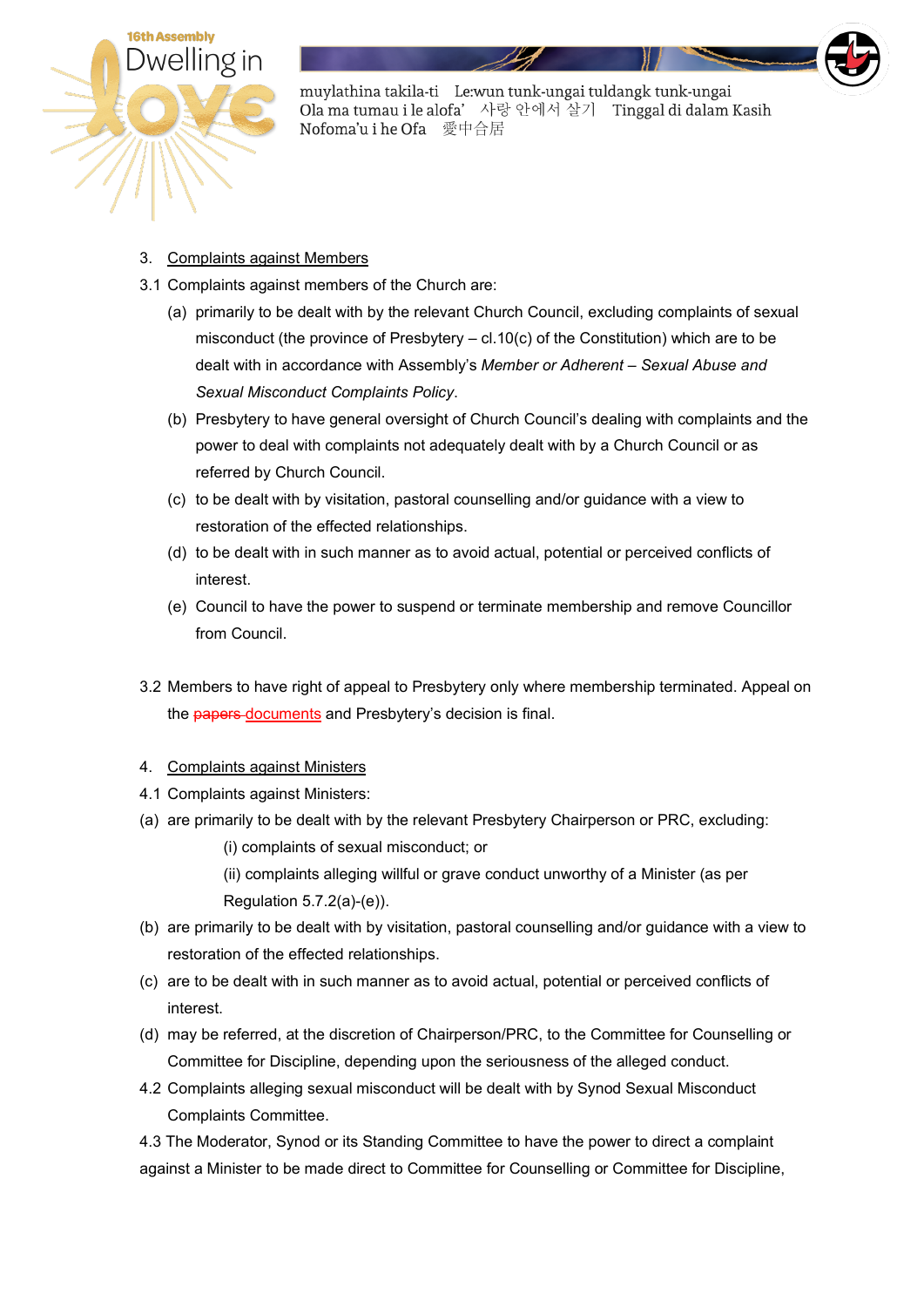

depending upon the seriousness of the alleged misconduct.

#### 5. Discipline of Ministers

The counselling and discipline of Ministers to primarily be the responsibility of the Presbytery Chairperson/PRC or, for office holders, the appointing body for conduct not worthy of referral to the Committee for Counselling or Committee for Discipline.

## 6. Complaints against Office Holders

6.1 Where a person (Minister of Lay) is appointed to an office within the Church, then any complaint against that person acting in that capacity is to be made to, and dealt with by, the appointing body.

- 6.2 Complaints of sexual misconduct against lay person in their capacity as an office holder is to be dealt with by appointing body in accordance with Assembly's *Member or Adherent – Sexual Abuse and Sexual Misconduct Complaints Policy*.
- 6.3 Complaints alleging sexual misconduct by a Minister in their capacity as an office holder is to be dealt with by Synod Sexual Misconduct Complaints Committee.

## 7. Committee for Counselling

- 7.1 Jurisdiction to deal with complaints against Ministers but not to deal with complaints alleging:
	- (a) sexual misconduct, or
	- (b) willful or grave conduct unworthy of a Minister (as per Regulation 5.7.2(a)-(e)).
- 7.2 Members to have appropriate skills and knowledge and undertake professional development.
- 7.3 Provisions allowing complaints to be resolved through mediation.

## 8. Committee for Discipline

- 8.1 Threshold for matters to be dealt with by the Committee for Discipline will be wilful or grave conduct unworthy of a Minister (as per Regulation 5.7.2(a)-(e)), including a refusal to participate in the disciplinary process.
- 8.2 Members to have appropriate skills and knowledge and undertake professional development.
- 8.3 Provisions allowing complaints to be resolved through mediation.

## 9. Synod Sexual Misconduct Complaints Committee

9.1 The jurisdiction of the SMCC be broadened by expanding the definition of sexual misconduct to include "any other conduct involving a component of sexual misbehaviour in the complaint." 9.2 Will have a discretion to determine if an independent investigation is warranted.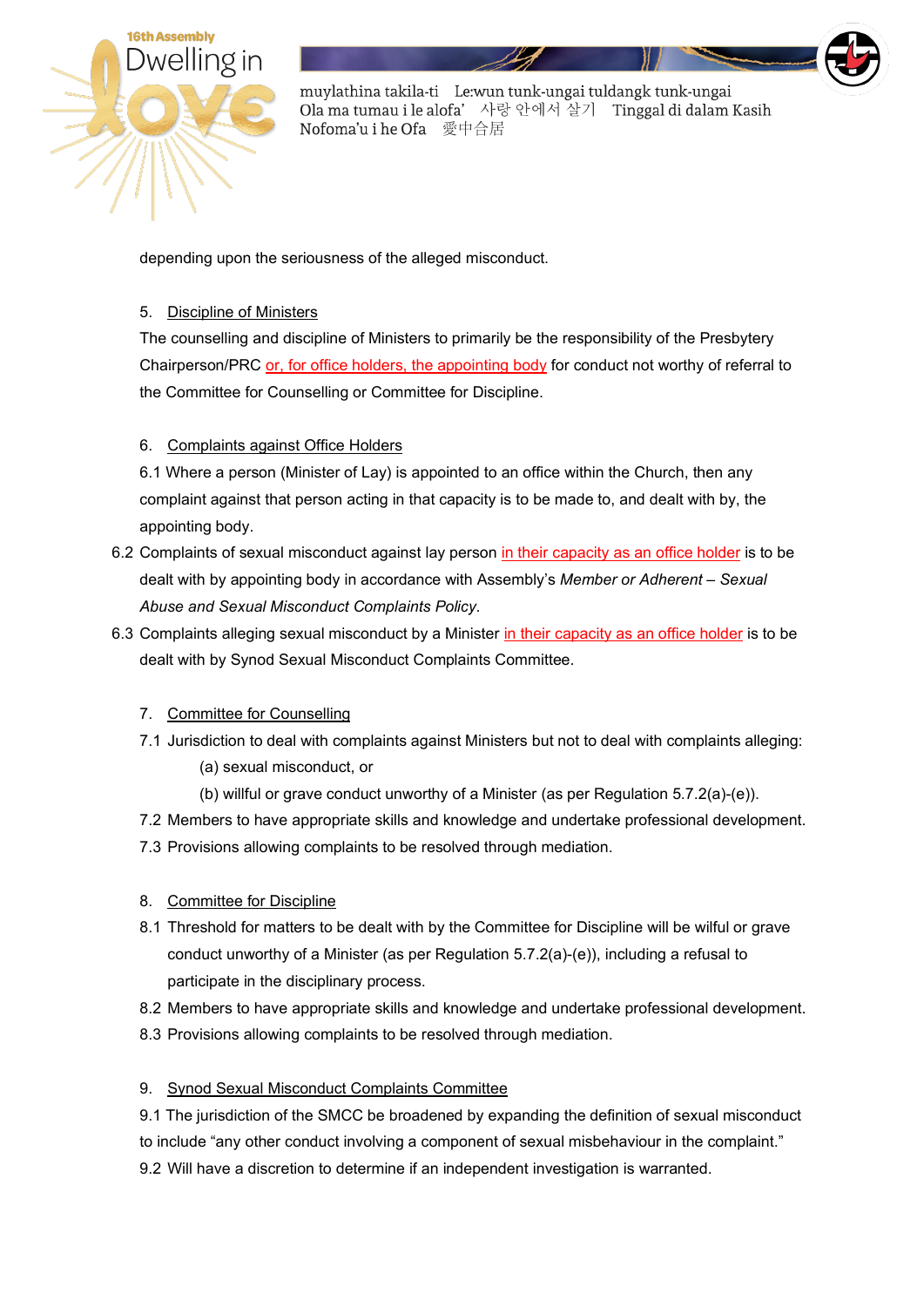

9.3 Members to have appropriate skills and knowledge and undertake professional development. 9.4 Provisions allowing complaints to be resolved through mediation.

#### 10. Delegations

Provisions that facilitate delegation of responsibility for complaints and discipline from one Church entity to another, including cross-jurisdictional delegations in appropriate circumstances (e.g. a complaint against a General Secretary or Moderator of one Synod being dealt with by another Synod).

#### 11. Conflicts of Interest

Provisions dealing with conflicts of interest.

#### 12. Alignment with External Obligations

- 12.1 The Regulations to align with external obligations (e.g. matters reported to the Police, Fair Work proceedings, WHS, etc.) and provide for the provision of information to external agencies that have obligations concerning the alleged misconduct.
- 12.2 Subject to any contrary legal or Church requirement, disciplinary proceedings need not be held in abeyance pending determinations by external agencies (such as Police).

#### 13. Rights of Appeal

- 13.1 Rights of appeal are to be limited generally to matters of substance that could have materially altered the outcome of the disciplinary process.
- 13.2 Any right of appeal is to be exercised within a defined time.
- 13.3 Appeals are to be heard on the papers documents, unless the decision maker determines otherwise.

#### 14. Confidentiality

- 14.1 Provisions concerning the confidentiality of the entire disciplinary and complaint process and information gained during the process, including authorisations for release of information in appropriate circumstances (e.g. a Congregation being informed of disciplinary proceedings against their Minister).
- 14.2 Where a Minister is the Respondent to a complaint or a disciplinary process, the Placements Committee is to be advised of that fact, but not the substance of the proceedings.